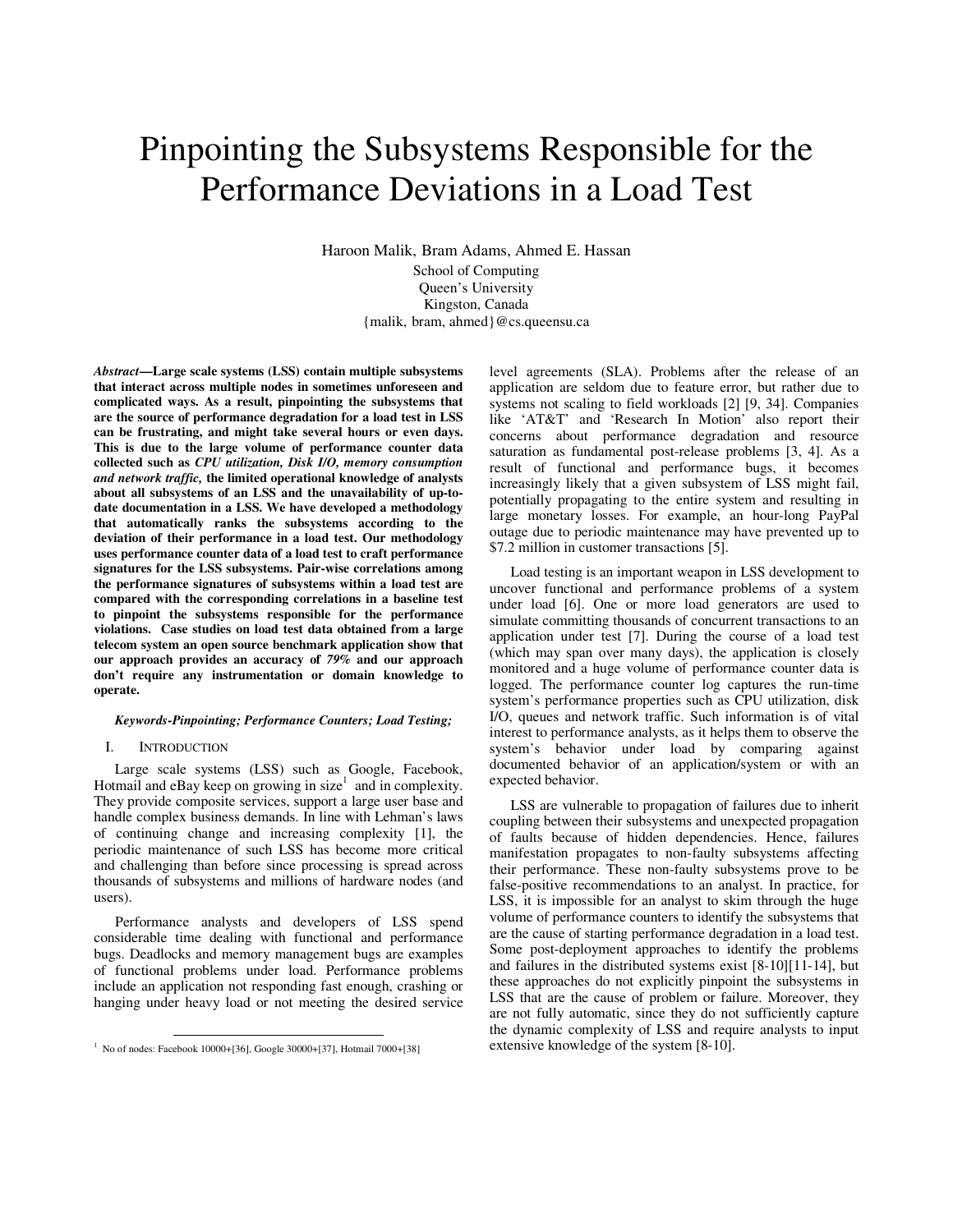Our previous work aimed to help performance analysts to automatically identify the performance deviated subsystems in a load test by crafting performance signatures [16]. Such a signature consists of the essential performance counters for a particular load test. However, our technique reported all subsystems with deviating performance counters, without ranking them according to criticality. An analyst is only interested in those subsystems that are the real cause of performance deviations among all the performance deviated subsystem reported. Without support, troubleshooting the cause of the performance deviation in a load test is both expertintensive and time-sensitive activity.

 In this paper, we improve our previous technique to rank the subsystems with performance deviations according to the extent of deviation from the baseline. The paper makes the following contributions:

- *C1.* We empirically validate our proposed methodology through a case study on a real-world industrial software system and an open-source benchmark application.
- *C2.* We show how simple pair-wise correlation between the performance signatures of subsystems can rank the performance deviated subsystems in order of their likelihood of causing the performance deviation.

### *Organization of the Paper*

The rest of the paper is organized as follows: The paper first presents a motivating scenario in section II, followed by the current practice of load testing and its limitations in section III. We present our methodology in section IV. Section V presents case study setup along with case study findings in section VI. The related work is presented in section VII. The conclusion and future work are reported in section VIII.

### II. MOTIVATING SCENARIO

 It was not a surprise for John to see a pile of testing documents being shoved-up on his desk, with a sticky note of his boss saying: "we want to go live with the BigMail project this Friday. We have a new automatic load test analysis system to help you. I am sure you can do it John." John has been load testing the features of the BigMail in the past. But this time there is a twist. The lab (mail servers supporting 30,000 users) is physically at another location due to all testing resources being fully occupied at such busy time. John has been assigned the remote lab from 5 pm to 5 am. John gets busy like a bee setting up the test environment, installing some domain specific application and configuring load testing tools (load generators, performance monitors, emulators etc). John is done setting up the environment by 4:30. He again verifies all the steps with his check-list to ensure everything is setup correctly. John knows that a slight negligence can cost him a whole day's effort. He starts the first test at 5:00pm and leaves to home. Next day, John finds the load test analysis report in his mailbox generated by an automated load test support tool. John was disappointed to see the load test failed with high deviation from the baseline test. However, he was surprised to see 1) a neatly organized report with the list of performance deviated subsystems sorted on the basis of importance, 2) a visualization for every deviated subsystem, comparing their important counters with the base- load test and 3) a correlation table that provides statistical analysis result between the two tests.



John pressed the 'Diagnostic button' in the html report and was presented with the list of 20 subsystems that deviated from baseline test. All the deviated subsystems belong to the remote lab. The report also pinpointed the subsystem (mail server-A) as the cause of the performance deviation. The visualization clearly showed high deviation of the mail server-A's counter 'disk Read/sec' from the base-line load test. Such high deviations could only have been possible under extreme stress conditions. John calls the mail server-A's administrator at remote location and finds out that heavy disk utilization noticed for the server 'A' was the result of scheduled maintenance activity that runs every sunday night. No doubt, John's location was 24 hours ahead of the remote lab location. John is happy; the automated system helped him to identify the problem subsystem. He did not have to spend time skimming through the large volume of performance counter data, piecing together the cause of test failure. He hurries to start the test again.

#### III. CURRENT PRACTICE OF LOAD TESTING

The typical process of load testing involves four phases, as shown in Figure 1.

- 1. *Environment setup* is the most important phase of load testing. Most common load test failures occur due to improper environment setup for a load test [15, 16]. The environment setup includes installing the application and the load testing tools, possibly on different operating platforms. Load generators, which emulate the user's interaction with the system, need to be carefully configured to match the real workload in the field.
- 2. *Load test execution* involves starting the components of the systems under load test, i.e., starting the required services, hardware resources and tools (load generators and performance monitors). During the execution of a load test, the application/system under load is strictly monitored and performance counters are recorded in performance logs.
- 3. *Load test analysis* involves comparing the results of a load test against a baseline, such as another load test's result, or against pre-defined thresholds. Unlike functional and unit testing, which result in a pass or failure classification for each test, load testing involves additional quantitative metrics like response time, throughput and hardware resource utilizations to summarize results. The performance analyst selects few of the important performance counters among the thousands of collected to compare them with the baseline. Based on his experience and the domain knowledge, the performance analyst manually compares the selected performance counters with those of past runs to look for evidence of performance deviation, for example using plots and correlation tests.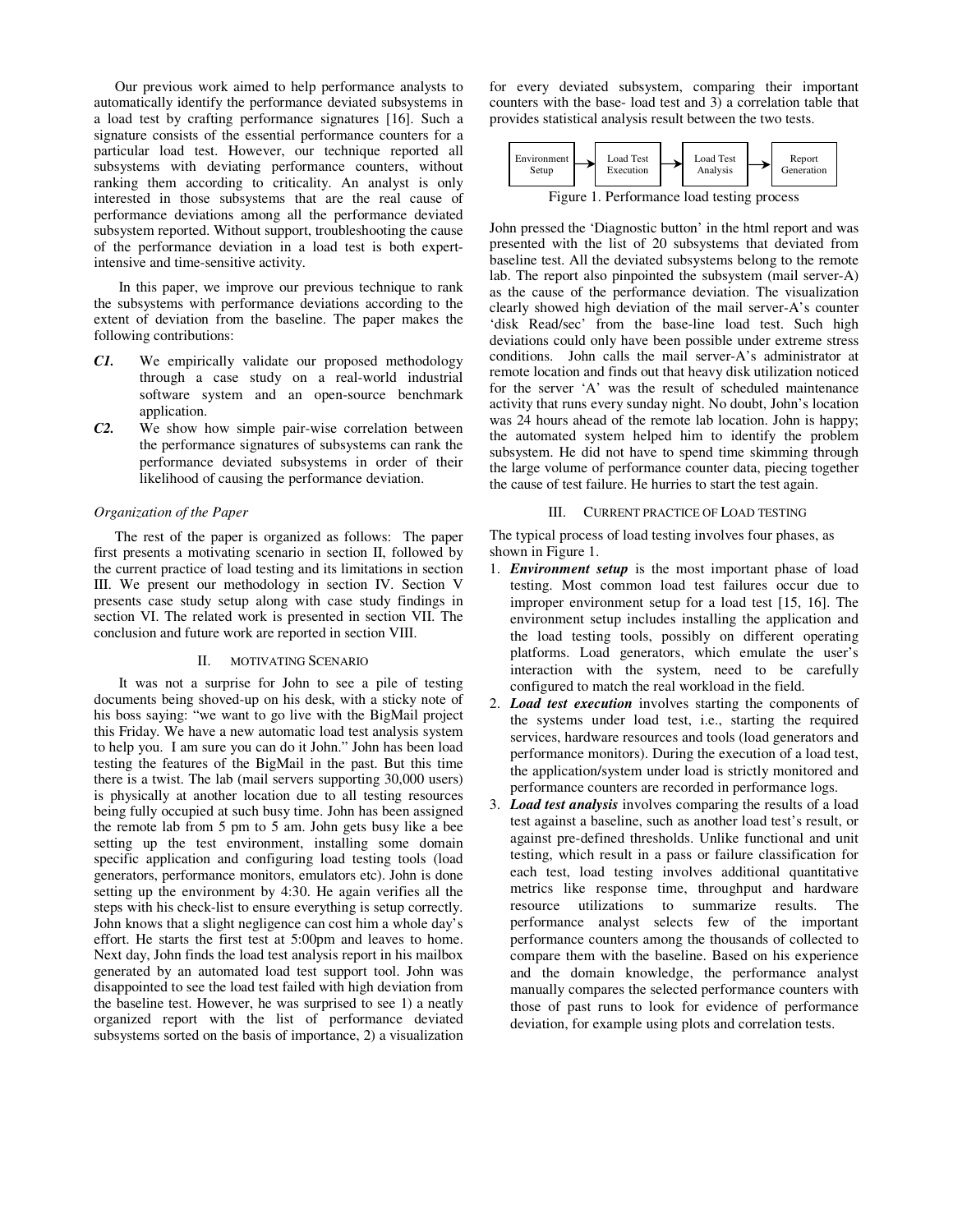

Figure 2: The steps involved in the proposed methodology

4. *Report generation* includes reporting the performance deviations, if found, based on the personal judgment of the analyst. In most cases the results filed in a performance report are verified by an experienced analyst. Based on the extent of performance deviation and its relevance to a team responsible for handling the subsystems such as database, application, web system etc., the respective subsystem is then assigned to a relevant team for rectification.

Many challenges and limitations associated with the current practice of load test analysis remain unsolved:

- 1. *Large number of performance counters*: Load tests last from a couple of hours to several days. They generate performance logs that can be of several terabytes in size. Even logging all counters on a typical machine at 1Hz generates about 86.4 million values in a single week. A cluster of 12 machines over one week would generate 13 TB of performance counter data per week, assuming a 64 bit representation for each counter [17]. Analysis of such large counter logs to identify the subsystem that is the cause of performance deviation in a load test is still a huge challenge. In practice, it is impossible for analysts to skim through the huge volume of performance counters to find the required information in LSS. Instead, analysts use few key performance counters known to them from the past practices, performance experts and domain trends as 'rules of thumb' [18]. Applying such 'rules of thumb' on load tests can provide misleading information about performance issues [18], thereby leading to pinpoint incorrect performance deviated subsystem(s).
- 2. *Limited time:* Performance analysts in LSS have only limited time to reach and complete diagnostics on performance counter logs and to make necessary configuration changes. Load testing is usually the last step in an already tight and usually delayed release schedule. Hence, managers are always eager to reduce the time allocated for performance testing.

|     |     | <b>Observations</b> |       |        |         |         |          |  |  |
|-----|-----|---------------------|-------|--------|---------|---------|----------|--|--|
| Var | Tot | Mis                 | Avail | Mini   | Max     | Mean    | Std. Dev |  |  |
|     | 599 |                     | 599   | 246.18 | 1946.11 | 754.654 | 292.00   |  |  |
| R   | 599 |                     | 599   | 009.59 | 0063.46 | 023.427 | 011.14   |  |  |
| S   |     |                     | 0     | 000.00 | 0000.00 | 000.000 | 000.00   |  |  |
| т   | 599 |                     | 597   | 001.00 |         | 0030.90 | 018.99   |  |  |

TABLE I: OBSERVATIONS BEFORE DATA PREPARATION

TABLE II: OBSERVATIONS AFTER DATA PREPARATION

|     |     |     |       |          | <b>Observations</b> |      |          |
|-----|-----|-----|-------|----------|---------------------|------|----------|
| Var | Tot | Mis | Avail | Mini     | Max                 | Mean | Std. Dev |
| О   | 599 |     | 597   | $-13.37$ | 000.07              | 0.00 | 1.00     |
| R   | 599 |     | 597   | $-00.71$ | 006.52              | 0.00 | 1.00     |
| m   | 597 |     | 597   | $-1.694$ | 001.46              | 0.00 | 1.00     |

3. *Limited global knowledge:* Load test analysis is errorprone because of the manual process involved in analyzing performance counter data in current practice. There is no single person with complete knowledge of end to end geographically distributed system activities in an LSS [19]. An analyst with good knowledge of the database server will quickly uncover important database counters from performance counter logs however; he may overlook some important web counters.

Due to the above challenges, we believe that the current practice to perform load test analysis in LSS is neither efficient nor sufficient to pinpoint performance deviated subsystems accurately and in limited time.

# IV. THE METHODOLOGY

In this section, we present and discuss our methodology to help analysts in load test analysis by pinpointing the subsystems that are likely the actual cause of performance deviations in limited time. Figure 2 shows the steps of our methodology.

## *A. Data Preparation*

The performance logs obtained from a load test need to be prepared to make them suitable for the statistical techniques employed by our methodology. The three steps involved in data preparation are *1) Data sanitization*: Missing performance counter variables i.e., partially or completely are removed from the analysis. For example, the performance counter 'S' in TABLE I belongs to missing variable category. The performance counter 'T' in TABLE I belongs to incomplete variable category. Statistical techniques such as *list wise deletion* are employed to handle incomplete variables [21]. *2) Pre-treatment:* The data is converted into a format that is understood by our data reduction technique, i.e., Principal Component Analysis (PCA) [22]. Therefore, all performance counter variables are scaled to unit variance (mean of 0 and standard deviation of 1), as shown in TABLE II. *3) Normalization*: Different applications and systems may publish the same performance counter with different names. Normalization ensures the portability of our approach across different systems/platforms.

## *B. Performance Signatures*

Performance signatures basically correspond to a minimal set of performance counters that describe the essential characteristics of a particular load test. We use a robust and scalable statistical technique for this, i.e., Principal Component Analysis (PCA) [22]. PCA transforms all load test counters into a smaller number of synthesized variables called *Principal Components* (PCs). Every PC is independent and uncorrelated with other PCs. TABLE III shows the PCA for a real world performance counter log consisting of 18 performance counter variables reduced into 12 PCs.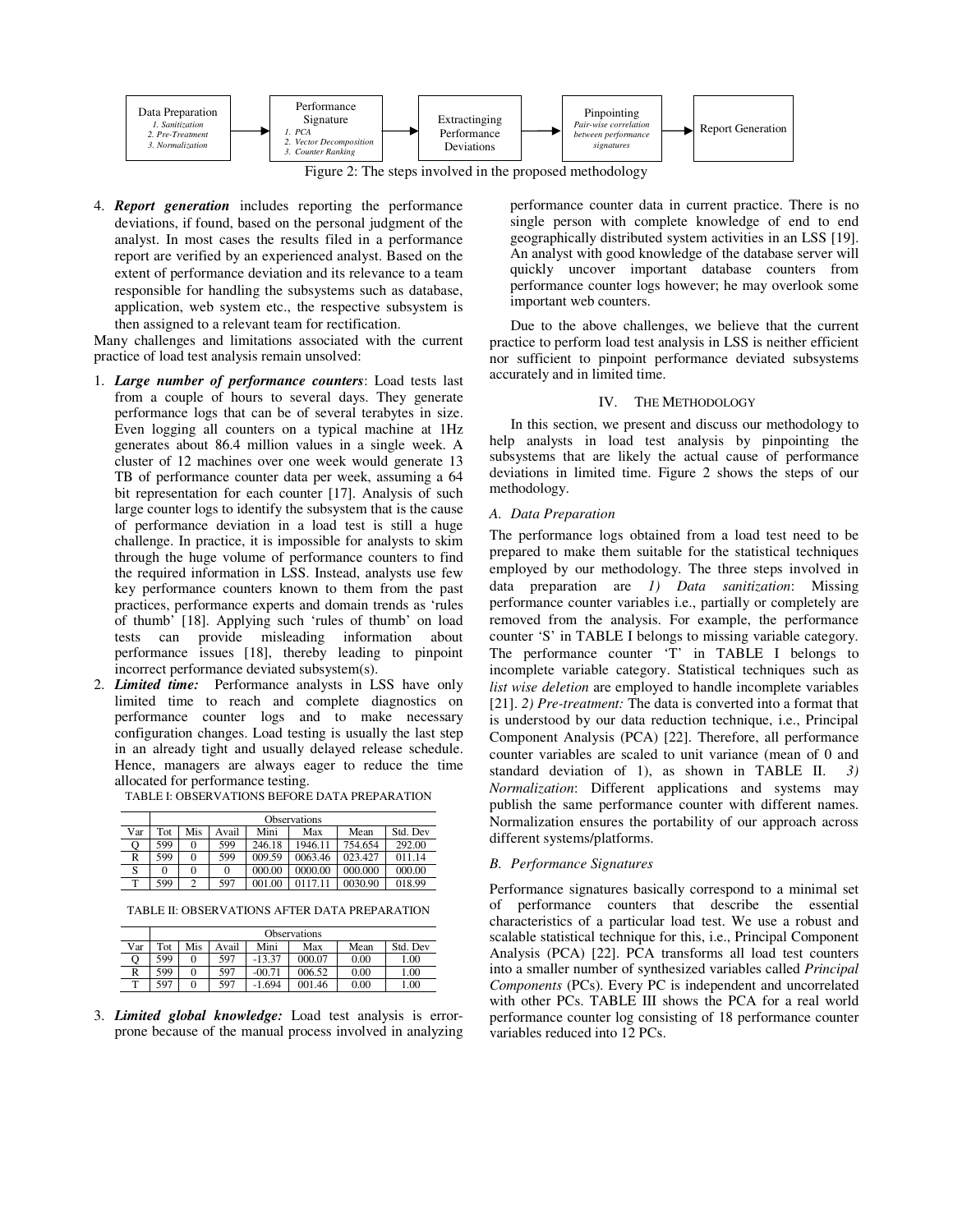|  |  | TABLE III: PCA |  |  |  |  |  |  |
|--|--|----------------|--|--|--|--|--|--|
|--|--|----------------|--|--|--|--|--|--|

| TABLE III: PCA | <b>TABLE IV: A SIGNATURE</b> |
|----------------|------------------------------|
|                |                              |

| PС              | Eigen- | Variability | Cumulative    | Rank | PС              | Counter | Imp   |
|-----------------|--------|-------------|---------------|------|-----------------|---------|-------|
|                 | Value  | $\%$        | Variability % |      | PC1             | N       | 0.974 |
| PC <sub>1</sub> | 11.43  | 63.506      | 63.506        |      | PC1             | М       | 0.972 |
| PC2             | 2.47   | 15.260      | 78.765        | 3    | PC1             | R       | 0.966 |
| PC <sub>3</sub> | 1.720  | 9.554       | 88.319        | 4    | PC1             | о       | 0.946 |
| PC <sub>4</sub> | 0.926  | 5.143       | 93.463        | 5    | PC1             | P       | 0.944 |
|                 |        |             |               | 6    | PC1             | E       | 0.933 |
| <b>PC12</b>     | 0.001  | 0.003       | 100.00        |      | PC <sub>2</sub> |         | 0.912 |

The first component PC1 has an eigen-value of 11.431, which means that it explains 11.431 times as much variance as a single counter variable. This accounts for 63.560% of the variability of the entire performance counter data set. To further trim the performance counter data, we only select the first *N* PCs that explain 90% of the '% Cumulative Variability'. 90% is adequate to explain most of the data with minimal loss in information [22].

We then decompose the selected principal components using the eigenvectors technique to map the PCs back to concrete counter variables [22]. Each performance counter is given a weight (importance) in accordance to its association with a PC. The larger the weight of a performance counter, the more it contributes to a PC. We applied the threshold to decide on the important performance counter variables and discard the rest [20]. TABLE IV shows seven performance counter variables out of 18, ranked according to their importance. Our methodology achieved a 61% data reduction. These 7 performance counters of a system forms its performance signature.

# *C. Extracting Performance Deviations*

The goal of our methodology is to help performance analysts by automatically identifying the subsystems of LSS that deviate from the baseline. This step of our methodology measures the correlation between the performance signatures of a subsystem in the load test with that of the corresponding signature of a baseline test. Prior research has shown that usually stable relationships between metrics exist in a wellbehaved system [23-25]. The relationships are often disturbed when error occurs [25]. We illustrate this with an example.



Figure 3: The sensitivity of performance signature



| B 0.88   | 0.82 | $0.05$ 6.46 |  |
|----------|------|-------------|--|
| $C$ 0.89 | 0.83 | 0.06 7.03   |  |
| D 0.78   | 0.73 | $0.05$ 6.92 |  |



Figure 4: Pair-wise Correlations

Figure **3** shows a performance signature-A consisting of 6 important performance counters for a load test.

The thickness of the edges between the performance counters shows the strength of the association between them. Running the load test under the same workload and environment will produce the same signature. When a change (CPU stress) is introduced during the load test, disturbing the existing relationship between performance counters, a different signature-B is generated.

When a performance signature is crafted at subsystem level, it acts as a finger-print to the respective subsystem of LSS and helps to identify and compare the performance with baseline subsystems. The importance of the performance counters in a signature only holds for the same environment and workload of the test. However, when an error or unknown change occurs in the load test environment or in the workload, such as server replications and background antivirus scan, the importance of performance counters for a subsystem shifts, causing a change in performance signature of the subsystem of LSS. This change in performance counter signature enables us to detect performance deviations at subsystem level.

 We use Spearman's rank correlation to find the extent of deviation between performance signatures [26]. A value of +1 confirms that two performance signatures are identical and that there is no performance deviation between the respective subsystems. We choose Spearman's rank correlation over other correlation coefficients such as Pearson product-momentum, Kendall's tau and gamma because Spearman's rank correlation does not require any assumptions about the frequency distribution of the variables. This is necessary because load test data contains traces that do not follow normal distribution of data.

#### *D. Pinpointing*

Whereas the previous step of our methodology identifies all subsystems that deviate from the baseline performance, the pinpointing step of our methodology ranks the subsystem(s) that is/are likely the cause of performance violation among all performance deviated subsystems in the load test.

To rank the subsystems, we calculate the average pair-wise correlation  $(\Delta \rho)$  that exists between the performance signatures of a performance deviated subsystem with that of the other misbehaved subsystems in a load test. The average pair-wise correlation of the subsystem is compared with the average pair-wise correlation of the respective subsystem in a baseline load test to determine the extent of performance deviation. Among the performance deviated subsystems, the subsystem having the highest deviation is likely to be the culprit subsystem.

We explain the pinpointing step of our methodology with the help of the following example. For a load test *'Test-I'*, the methodology extracts four performance deviated subsystems A, B, C and D. Among the pool of performance deviated subsystems, the methodology computes pair-wise correlations between the performance signatures of each subsystem with that of the rest in the pool, i.e., it calculates the pair-wise correlation  $(\rho)$  of subsystem A with that of B, C and D (AB=0.7, AC=0.7, AD=0.9) as shown in Figure 3.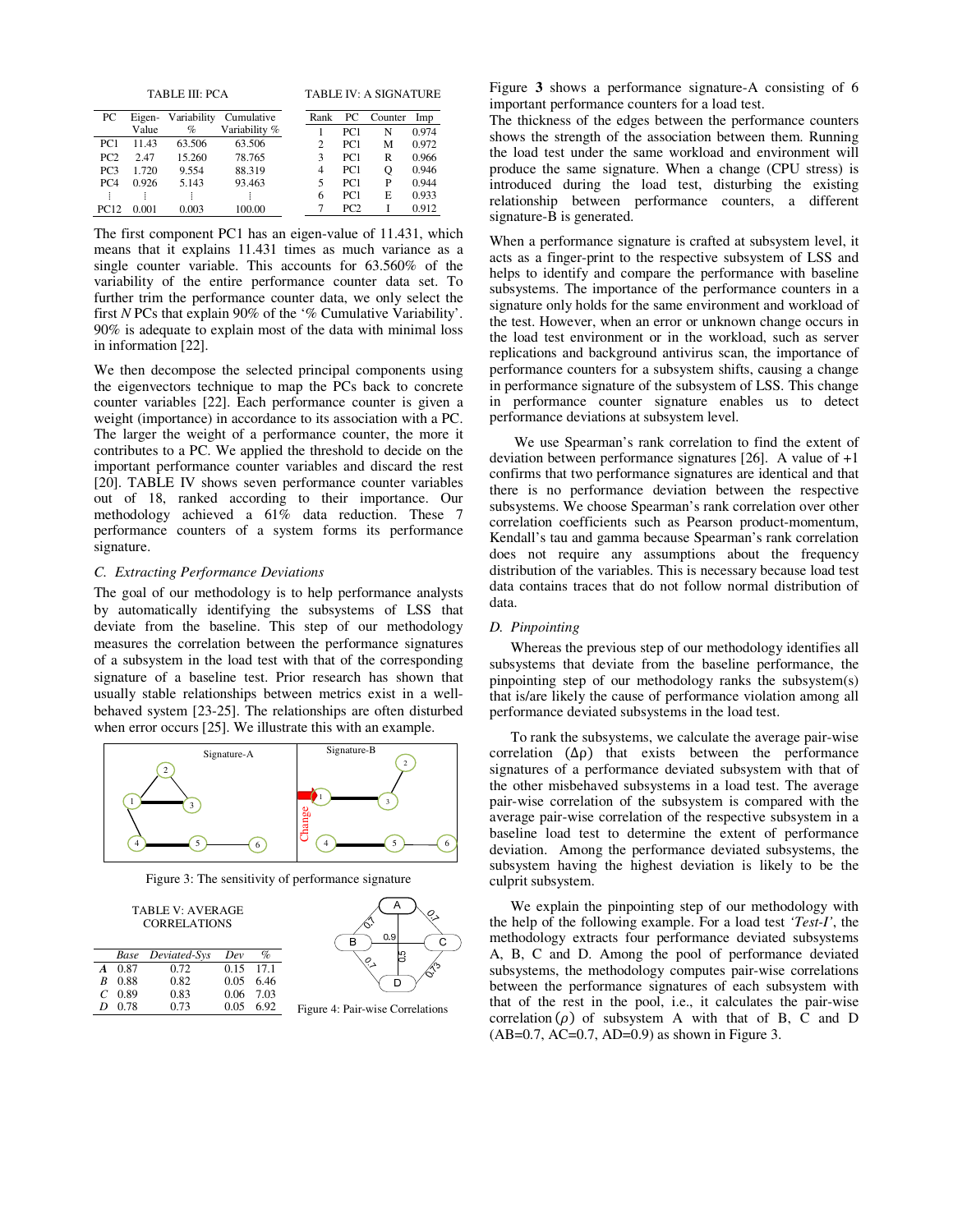



Figure 5: An example of a performance report

 Then, for each subsystem the average of all pair-wise correlations that exists for the particular subsystem's signature with other performance deviated subsystem is computed. For performance deviated subsystem A, the *average correlation* of its performance signature is  $\Delta \rho = (0.7 + 0.7 + 0.9 + 1.0)/4 = 0.72$ , as shown in TABLE V. The average pair-wise correlation of each performance deviated subsystem is compared with that of the corresponding subsystem in a base-line test. If the signature of a different system contains a different number of performance counters, the common performance counters between two signatures are considered. The subsystem with the higher deviation among the pool of performance deviated subsystems i.e., 'A' is pinpointed to be likely the source of performance deviation in load test '*Test-I'* as shown in TABLE V. As the pinpointing step of our methodology calculates the average pair-wise correlation between the signatures of multiple subsystems, the probability of a Type I error is higher. Thus, Bonferroni's

correction is made to the p-values of the Spearman correlations to correct for multiple testing. In essence, each pvalue is multiplied by the number of comparisons and the adjusted p-value is compared to the standard significance level (0.05) to determine significance. Bonferroni's correction is chosen because it is a rather conservative test.

## *E. Report Generation*

To help a load tester examine the performance deviations, we generate performance deviation reports. The report is generated in dynamic HTML so that the testers can easily attach it to emails that are sent out while investigating a particular subsystem's performance deviations. The report contains visualizations and correlation tables to point out the divergence between two subsystems, as shown in Figure 5. It also includes a list of performance deviated subsystems. The subsystem having the highest average performance deviation is pinpointed as the cause of performance deviation in the load tests.

# V. CASE STUDY SETUP

To evaluate the performance and reliability of our methodology, we conducted a case study on two different applications, i.e., the open source Dell DVD store and a large, proprietary telecom system. The goal of our case study is to thoroughly examine the following research hypothesis:

 *Our methodology accurately pinpoints the subsystems that are the cause of performance deviations in a load test* 

# *A. The DELL DVD Store*

The Dell DVD Store (DS2) application is an open source enterprise software application developed by Dell as a benchmarking workload for white papers and demonstrations of Dell's hardware solutions [2]. DS2 has a typical three-tier architecture, which consists of an application server component, database server components and a load generator engine (client emulator). The source code for the load generator is publicly available and runs on various platforms. The load generator can generate load on the application server, or directly generate load on the database server, skipping the application server altogether. The load generator emulates website users by sending HTTP requests to the application front-end. The application encodes the various business rules, such as ordering new titles or declining an order in case of insufficient inventory. All customers, titles and transactional data are stored in the database server tier.

We chose DS2 over other applications for many reasons. First, it is an open-source application, allowing us to debug and fix many problems with the application. Second, it is simple to use, through a command line interface. We created the load test environment for Dell DVD store similar to Figure 6, with three Tomcat containers running the JSP version of DS2, and a MySQL server as database server.

## *B. An Enterprise Application*

Figure 6 shows the load test environment of the commercial system that we used as our second subject system. The four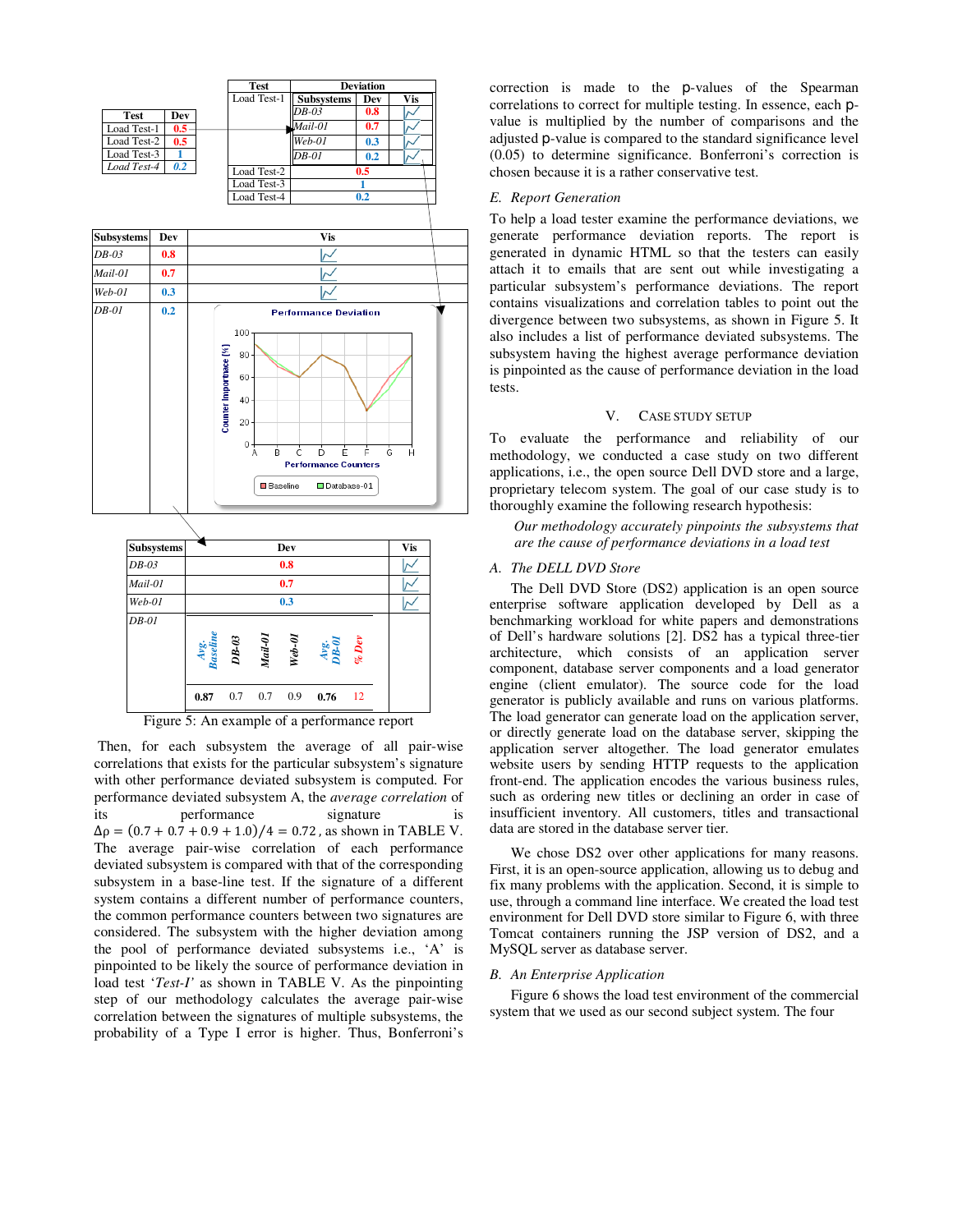

Figure 6. Components of test environment

TABLE VI. BASELINE CONFIGURATION FOR DS2

| Parameter                                                  | Value             |
|------------------------------------------------------------|-------------------|
| Duration                                                   | 7 hours           |
| Number of driver threads                                   | 50                |
| Startup request rate                                       |                   |
| Think time (time it takes a customer to complete an order) | 30 <sub>sec</sub> |
| Database size                                              | Large             |
| Percentage of new customers                                | 15%               |
| Average number of searches per order                       | 3                 |
| Average number of items returned in each search            |                   |
| Average number of items per order                          |                   |

subsystems are enclosed within a dotted line. The enterprise application runs on a cluster and utilizes a database to store data. The enterprise application uses two web systems to allow users to share documents, schedule meetings and access intranet resources between geographically separated locations. An internal load generator mimics user interaction within an enterprise application by performing simultaneous concurrent transactions, placing load on the database. The external load generators emulate a large volume of traffic from the outside of the intranet to stress web systems. A customized performance monitoring tool monitors the system's performance counters.

## VI. CASE STUDY FINDINGS

 We conducted an experiment to find out how accurately our approach helps a performance analyst to pinpoint in limited time the subsystems that are the actual cause of performance deviation for a load test. The goal of the experiment was to validate ranking procedure of our technique under a number of representative tests. The experiment consisted of a baseline-test along with four more load tests conducted on Dell DVD store application and one load test conducted for proprietary system.

The workload configuration for the base-load test for DS2 is listed in TABLE VI. In our *first load test*, we stressed the system by pushing 4 times  $(4-X)$  more load than that of the base-line load. The reason to conduct such type of load test is based on the fact that most of the performance violations in load tests occur due to miss-configurations of load generators and during setup of complex test environments [7]. Also,

unexpected intervention from other applications such as antivirus, disk scrubs, RAID reconstructions and data replication add to the change in normal workload [27]. In our *second and third test*, to simulate resource saturation, we stressed the CPUs of different subsystems. The reason to conduct such test was based on the fact that most of the postrelease problems in LSS are related to performance degradation and resource saturation instead of feature bugs*.* This is because many feature bugs get resolved at earlier stages of testing by unit and functional testing. In the *fourth test*, we injected a memory bug in the database subsystem of DS2 , which is another way to stress the system.

Finally, the *fifth test* is based on the performance logs extracted from the load test repository of a large telecom enterprise. The motivation behind the fifth load test was to analyze how our methodology scales up to a large volume of performance logs.

We used the framework of Thakkar et al. to automate the DS2 load tests and to ensure that the environment remains constant throughout the experiments [4]. All load tests for DS-2 were repeated a minimum of five times to ensure the consistency among the results. The ramp-up and ramp-down periods of load tests were excluded from the analysis as the system usually is not stabilized at these periods. The results reported in TABLE VII and Figure 7 are the average of the correlations between the performance signatures of the respective subsystems of the load tests. A custom monitoring tool was used to record the *60* performance counters across the four subsystems of the Dell DVD Store. The tool collected the performance data periodically after every *15 sec* (sampling interval). Over a period of *8 hours*, the tool collected *1920* instances (numeric readings). The performance counter logs obtained from the repository of large enterprise contained *1400* performance counters. We are going to explain each test in more detail.

*Base-line load test:* Three load generators are configured to push the load on the three web servers (Tomcat running JSP application). The system under test is closely monitored and performance counter logs are collected from all the subsystems. We applied our methodology on the performance counter logs and extracted the performance signatures for all the subsystems of the base-line load test. The performance signatures of the web servers consist of 6 performance counters each. The performance signature for the database server contained 8 important performance counters. The Spearman rank correlation is used to calculate the extent of association between the subsystem's performance signatures as shown in Figure 7(a).

*Test 1:* To mimic the problems resulting from misconfiguration of the load generators, we conducted a test by pushing 4-X more load on webserver-1 than in the base-line load. The workload mix was kept the same as that of the baseline, except that we increased its intensity 4 times.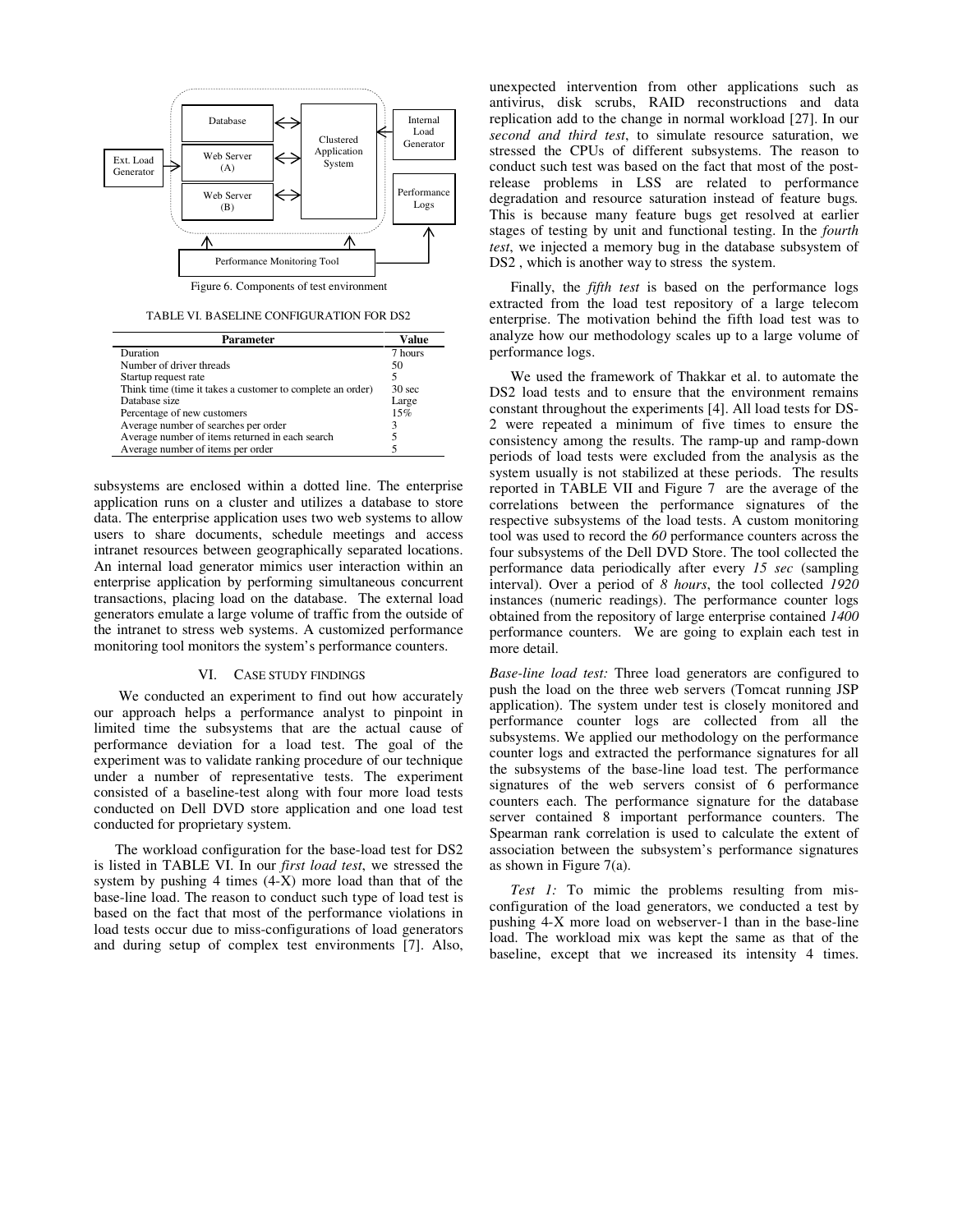

Figure 7: Correlations between the performance signatures of subsystems.

TABLE VII: AVERAGE PERFORMANCE DEVIATIONS OF SUBSYTEMS COMPARED TO BASE-LINE TEST

|                | Base | $4 - X$      | Dev  | $\%$ |                  | Base | CPU          | Dev  | $\%$ |         | Base | $\mathcal{C}\!P U$ | Dev  | %    |                | Base | <b>MEM</b> | Dev      | $\%$ |
|----------------|------|--------------|------|------|------------------|------|--------------|------|------|---------|------|--------------------|------|------|----------------|------|------------|----------|------|
| $*$ Web-1 0.87 |      | 0.72         | 0.15 | 17.1 | $*$ Web-1 0.87   |      | 0.69         | 0.18 | 21.1 | Web-1   | 0.87 | 0.83               | 0.03 | 4.28 | $Web-1$        | 0.87 | 0.81       | 0.06     | 7.42 |
| Web-2 0.88     |      | 0.82         | 0.05 | 6.46 | $Web-2$          | 0.88 | 0.80         | 0.08 | 9.29 | $Web-2$ | 0.88 | 0.83               | 0.04 | 5.04 | $*$ Web-2 0.88 |      | 0.75       |          | 14.9 |
| Web-3 0.89     |      | 0.83         | 0.06 | 7.03 | $W_e h - 3$ 0.89 |      | 0.80         | 0.09 | 10.6 | $Web-3$ | 0.89 | 0.84               | 0.05 | 6.14 | $Web-3$        | 0.89 | 0.81       | $0.08\,$ | 9.49 |
| DΒ             | ).78 | 0.73         | 0.05 | 6.92 | DΒ               | 0.78 | 0.73         | 0.05 | 7.24 | *DB     | 0.78 | 0.78               | 0.08 | 10.4 | DΒ             | 0.78 | 0.7        | 0.087    | 11.0 |
|                |      | $(a)$ Test-1 |      |      |                  |      | $(b)$ Test-2 |      |      |         |      | $(c)$ Test-3       |      |      |                |      | Test-4     |          |      |

We illustrate what we mean by workload mix and varying intensity. For example, the load of an e-commerce website would contain information such as: browsing (40%) with a min/average/max rate of 5/10/20 requests/sec, and purchasing (40%) with a min/average/max rate of 2/3/5 requests/sec. In our experiment, we keep the workload mix (browsing 40% and purchasing 40%) constant; however, we varied test's intensity (rate). The load pushed on the other web servers was the same as that of the base-line load test.

*Test 2:* Often the load test deviates from the base-line test either due to hardware failures or due to resource saturation. For example, the hard disk may fill up because the tester forgot to clean up the data from an older run. Once the disk is full, the application under test may turnoff specific features causing the test to deviate from its base-line performance. Resource saturation arising due to the intervention from other applications, i.e., from unknown background loads such as unplanned replication, virus scanner and disk-scrubs affects the performance of the load test. We slowed down the CPU of webserver-1 using a CPU stress tool known as *winThrottle*  [28], webserver-1 is the weakest machine in our load test environment. We choose *winThrottle* over other CPU stress tools because it is an open source tool and can exploit a feature in system hardware that directly modifies the CPU clock speed, rather than using software "delay loops" or HLT instructions to slow down the machine. This method provides very smooth slowdowns without any incompatibilities with software. For an 8 hour load test, we stressed the CPU of the webserver-1 for 30 minutes.

*Test 3:* Test 3 is analogous to test 2, spanning over 8 hours, except that we stressed the database server, which runs on a more powerful machine than webserver-1. Since the database is used by all three different web servers, stressing the CPU of the database will affect all three web-servers, mimicking the propagation of performance problems from one subsystem to others. Since test 2 and test 3 are of similar nature, they enable us to validate the consistency of our methodology in pinpointing the same type of performance problem, i.e., CPU saturation, among different subsystems (webserver-1 and a database server).

TABLE VIII: CORRELATION BETWEEN THE LOAD TESTS

|          | Test-A | Test-B | $Test-C$ | Test-D  | $Test-E$ |
|----------|--------|--------|----------|---------|----------|
| Test-A   |        | 0.9603 | 0.9732   | 0.37418 | 0.1790   |
| Test-B   |        |        | 0.9778   | 0.45823 | 0.1359   |
| $Test-C$ |        |        |          | 0.42581 | 0.1392   |
| $Test-D$ |        |        |          |         | 0.2305   |
| $Test-E$ |        |        |          |         |          |

*Test 4:* We conducted a load test with the same workload as the base-line load test, but injected a memory bug into webserver-2 using a customized open-source memory stress tool called EatMem [29]. The tool allocates a random amount of available memory at recurring intervals. To mimic a memory leak, webserver-2 was stressed for 30 minutes using EatMem.

*Test5:* The last test was conducted on the performance logs obtained from the test repository of a large telecom enterprise. The performance analysts gave us the performance logs of 5 load tests A, B, C, D and E. *Test A* was marked as a base-line test by the performance analysts and its performance counters were thoroughly analyzed by them for any performance discrepancy. Analysts told us that among the four tests, 2 tests were good and 2 of them violated performance requirements.



Figure 8: Comparison with the base-line performance signature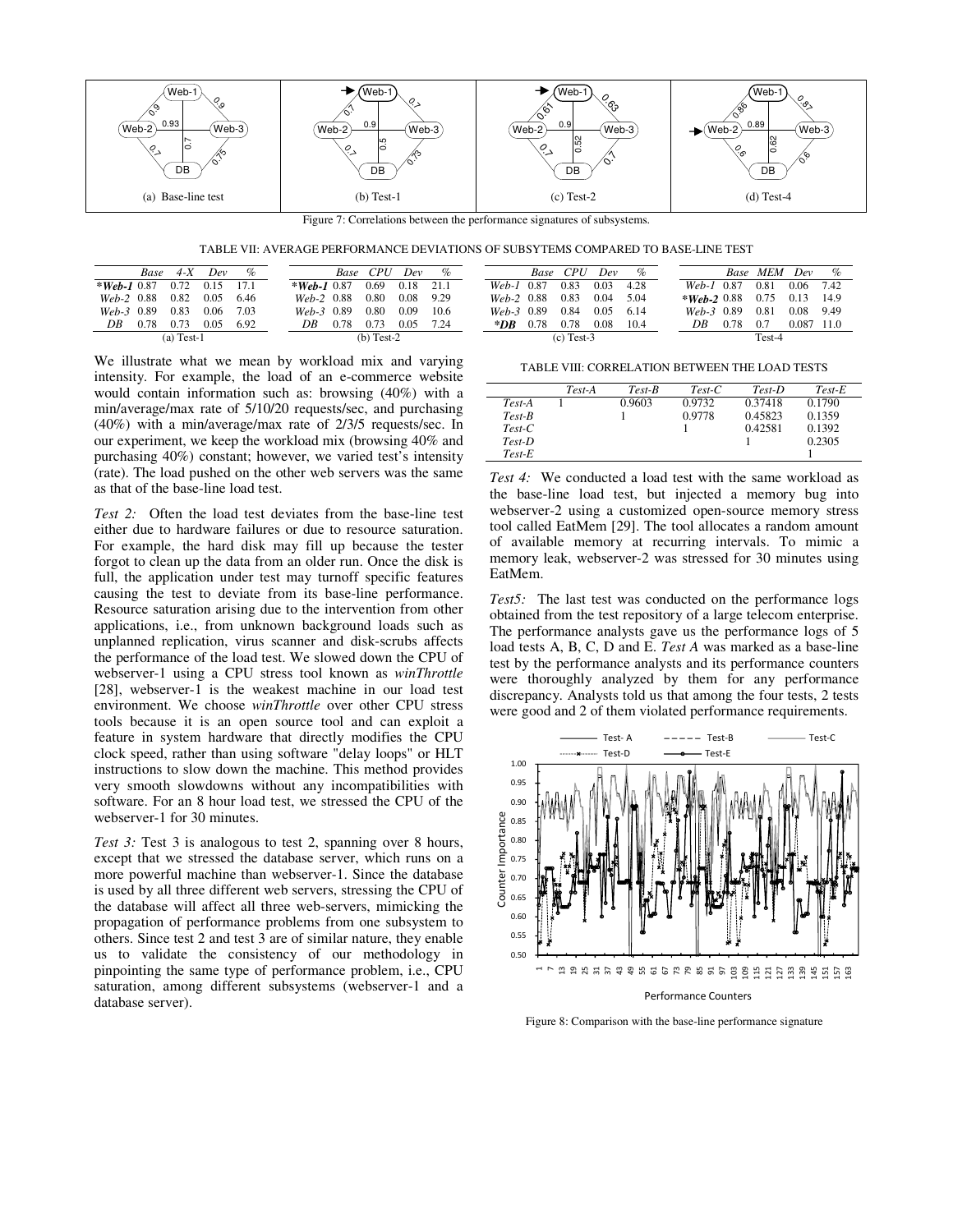| TABLE IX: PERFORMANCE OF OUR METHODOLOGY |  |
|------------------------------------------|--|
|------------------------------------------|--|

|             | <b>Load Test</b>  | <b>Performance Measure</b> |          |  |  |  |
|-------------|-------------------|----------------------------|----------|--|--|--|
| No.         | Sampling Interval | Precision                  | Accuracy |  |  |  |
| Load Test-1 | $15$ Sec          | 82%                        | 79%      |  |  |  |
| Load Test-2 | $30$ Sec          | 82%                        | 79%      |  |  |  |
| Load Test-3 | 1 Min             | 77%                        | 70%      |  |  |  |

The analysts were keen on finding out if our methodology could pinpoint the subsystems that were the cause of performance deviation between the baseline and the two failed tests. We applied our methodology on base-line *test A* to extract the performance signatures. The signatures consisted of 169 important performances counters out of a total of 1440 counters. We used the signatures as the base-line performance counters and compared them across the other tests.

*Findings:* Figure 7 shows the correlation between performance signatures of the DS2 subsystems. The  $\rightarrow$   $\rightarrow$  marks the subsystem where a performance bug is injected. The '\*' in TABLE VII indicates the subsystem that is pinpointed by our methodology as likely the cause of performance deviation in a load test. For test-1, our methodology correctly identified web-1 as the source of performance deviation in the load test. Web-1 has the largest deviation from the base-line based on the average pair-wise correlation of performance signatures shown in Figure 7 (b) and TABLE VII (a). Among CPU stress tests, i.e., test 2 and test 3, webserver-1 and the database server are pinpointed as the culprit subsystems. Hence, our methodology is consistent in pinpointing the accurate subsystems under same stress load (i.e. CPU stress). Although the same CPU stress was applied on webserver-1 during load test 2 and on the database server during load test 3, however, the extent of '%' average performance deviation is different for both. The last test conducted on Dell DVD store application shows that webserver-2 is r the source of performance deviations, which is correct, as a memory-bug was injected into webserver-2 for 30 minutes.

Finally, we report the findings of test 5 conducted on the performance counter logs of a large telecom enterprise. The performance analysts agreed to the authenticity of the reduced but important set of performance counters recommended by our methodology (performance signature). They agreed that all 169 performance counters are needed and the crafted performance signature is a true representative of the system under test. Figure 8 is a line plot that shows the comparison between the important performance counters of the base-line load test with that of the other 4 tests. Load tests B and C are found very similar to that of the baseline test-A. The test  $D & E$ are found deviated from the baseline, which confirms the findings of the performance analysts. TABLE VIII provides the statistical evidence of the findings. Furthermore, our methodology pinpointed the web server to be the source of performance deviation in both the test D and E and performance analysts acknowledged the findings of our methodology. Once our methodology pinpointed the culprit subsystem i.e., the web server, the performance counters representing the deviated resource were further identified by comparing the signatures crafted by our methodology for the web server of load test D&E with that of baseline load test. *The Packet Outbound Discarded*, *Packets Sent/sec* and

*Message Queue length* performance counters were notably deviated from the base-line counters. It was found that the web server was unable to get a connection to the remote database server due to some network constraints, hence was unable to write messages to the store. This caused an enormous message queue build-up at web server. Once the queue got full, the web server silently started to drop the messages without any notifications. This is a common behavior of an application during resource saturation or under stress. By pinpointing the web server as the source of performance deviation in load tests along with an indication of its deviated performance counters, performance analysts had no problem in piecing together the cause of the performance deviation of the load test from its base-line test.

Our methodology can help performance analysts to automatically pinpoint the subsystem that is the source of performance deviation in a load test with an accuracy of 79%.

# *A. The effect of sampling interval on our methodology*

There is no universal sampling rate set for logging performance counter data during load testing. If the load test tends to span over multiple days, an analyst will prefer a large sampling interval, i.e., either every minute or every five minutes, to keep the growth of the performance log under control. However, if the load test takes only a couple of hours, a performance analyst may tend to sample the system under test more aggressively, i.e., every 5 sec. We wanted to find out if the sampling interval has any effect on the performance of our methodology.

*Approach:* To evaluate the effectiveness of our methodology we used two metrics: precision and accuracy. Precision is the ratio between the correctly identified faults and all the predicted faults. For example, predicting the set {A,B,C,D,E} when only A and B are faulty subsystems gives a precision of *40%*. Accuracy is the second metric we use in our evaluation. A result is accurate when all subsystems that are the root cause of performance deviations are pinpointed correctly. If 5 faults are injected into a subsystem {A,B,C,D,E} and our methodology only identifies 4 subsystems to be faulty then it achieved *80%* of accuracy.

We performed three load tests on the dell DVD application using the base-line workload. Each test was 1 hour long. For the first test, the performance counters were sampled at the rate of 15 sec. For the second test sampling interval was set to 30 sec and finally for the third test the sampling interval was 1 minute. We randomly choose a subsystem and manually injected a fault after every 5 minute and kept a note of the name of the subsystem and time when the fault was injected. The fault was injected by stressing the CPU of the subsystem for 30 seconds. Once the load test is finished, we divided the performance counter logs into five minutes intervals [22]. We had in total 24 performance counter logs for each type of sampling interval. We applied our methodology on each of the performance counter logs to find out how effective our methodology was in pinpointing the subsystems that are the cause of performance deviations in the load tests.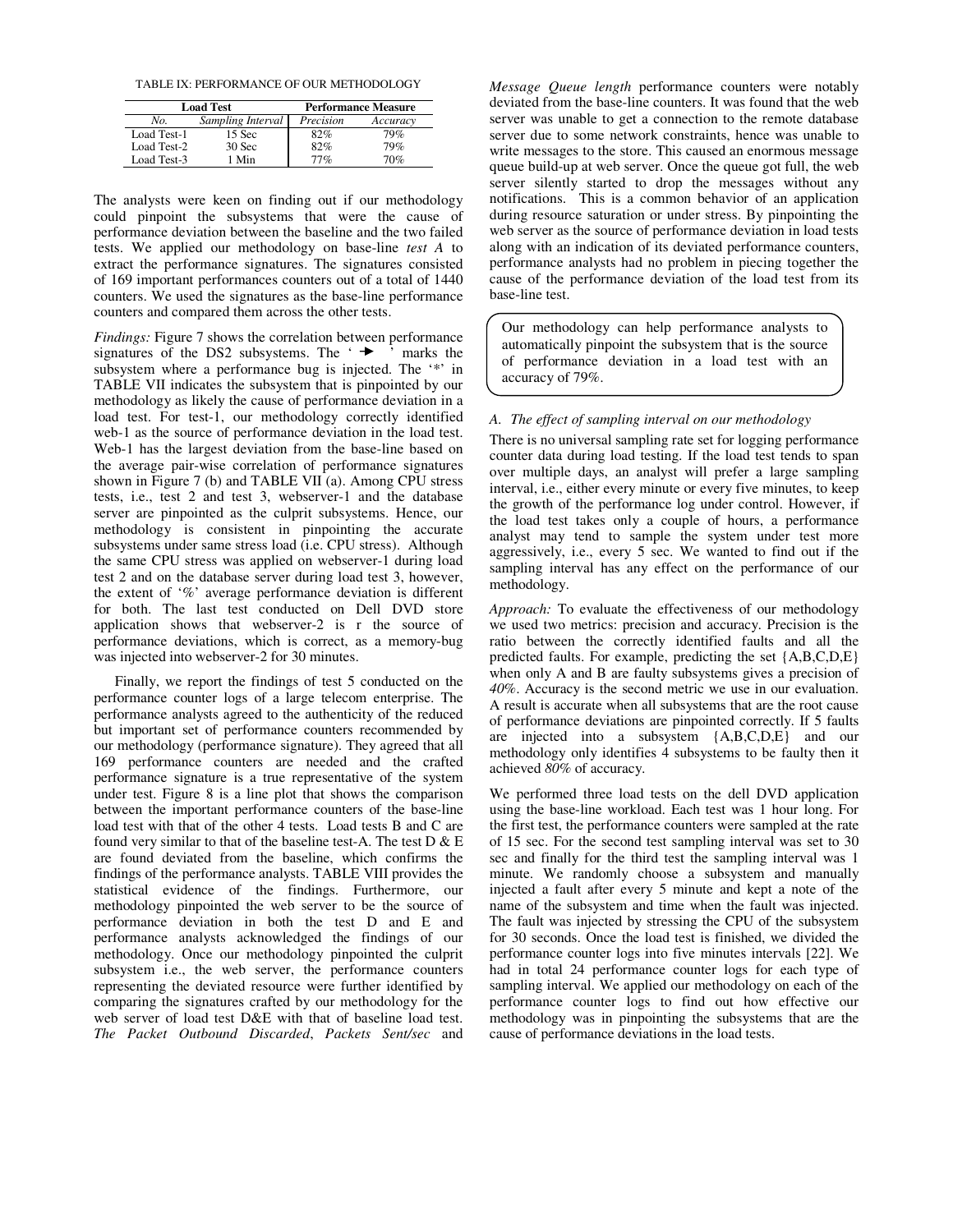*Findings:* TABLE IX shows that our methodology is able to achieve 82% precision and 79% accuracy with its suggestions. The sampling interval of performance counter data does affect the accuracy of our methodology. The methodology performs better at smaller sampling intervals.

The performance of our methodology increases when the performance counters are sampled at smaller intervals

# VII. RELATED WORK

Most of the work in literature is post-deployment centric, focusing on automatic problem diagnosis techniques for enterprise systems. The main aim of these post-deployment centric approaches is on alleviating the prohibitive cost of downtime by continuously monitoring important software systems and diagnosing the root-cause of failure when they occur. Our work is pre-deployment centric and aims to uncover performance problems in a load test. In particular, it pinpoints the subsystems that are the cause of the performance problem.

The closest work to ours is that of Jiang et al. [7] to automate the performance analysis of a load test. Unlike our work, they rely on executions logs. Though the execution logs capture the detailed event information and provide finer granularities than that of the performance counter logs, however, they are vendor and application specific. This means, that the different subsystems in an LSS (web servers, databases and mail servers) produce a variety of execution logs, each with different levels of information and formats. There is no single person of an LSS that has knowledge of all its subsystems. Analogous to performance counter logs, which provide a greater level of unification across subsystems in an LSS; it is impractical for an analyst to skim through wide verity of detailed information of executions logs with limited knowledge. Jiang et al. work is the only work that has been incorporated into the load testing domain to detect automatic performance problems in a load test. However their work does not explicitly pinpoint the subsystems that are the cause of performance problems in a load test.

Sandeep et al. work is second closest to ours [27]. They used principal feature analysis (PFA) to achieve data reduction. The main difference between their approach and ours is that they utilized machine learning to distil the large counter set into a smaller set to describe the workload. In addition, their work is partially automated and requires continuous training to produce accurate results. Huck and Malony proposed a performance data mining framework for large-scale parallel computing. The framework tries to manage data complexity by using techniques such as clustering and dimensionality reduction [30]. This data mining framework utilizes random linear projections and PCA to reduce performance data. The framework does not transform the PCs back to individual performance counters. Cohen [27] developed an application signature based on the various system metrics (like CPU and memory).

Few researchers have exploited static dependency models to capture the dynamic complexity of large systems [8, 31-33]. They use these dependency models to describe the relationship among the hardware and software components in the systems. These dependency models are used to determine which components might be responsible for the symptoms of the given problem. The first major limitation of such a dependency model is the difficulty of generating and maintaining an accurate model of a constantly evolving large system. The second limitation is that they typically only model a logical system, and do not distinguish among replicated components but in a large enterprise system, there will be many replicated components.

*Pinpoint* and *Magpie* track communication dependencies with the aim of isolating the root-cause of misbehavior; they require instrumentation of the application to tab client requests [11, 34]. Our methodology does not require any instrumentation of the system. *Magpie* characterizes transaction resource footprints in fine detail but requires that the application logic be meticulously encoded in an "event Schema". Unlike Magpie, our methodology does not require any system knowledge. *Pip* aims to infer paths and requires an explicit specification of the expected behavior of a system [12]. Our methodology does not require such explicit specifications of the expected behavior. It relies heavily on statistical methods to automatically extract the expected behavior for baseline tests. *X-trace* uses application-level instrumentation to determine paths in network protocols [35]. Application level instrumentation obscures the performance of an application during load test and may cause the system performance to deviate from the base-line test. Most of the work described cannot be directly plugged into performance analysis of load testing with little or no modification.

## VIII. CONCLUSION AND FUTURE WORK

In this paper, we presented our methodology to pinpoint the subsystems that are likely the real cause of performance deviations in a load test. Our methodology uses Principal Component Analysis, to reduce the large volume of performance counter data. Furthermore, our methodology crafts the performance signatures for each LSSs subsystem by ranking performance counters based on their relevance for the load test. The performance signature changes for respective subsystems of a system if any error or deviation from the normal behavior occurs. Further, the methodology helps performance analyst to pinpoints the subsystems that are the likely cause of performance deviation by ranking them by their extent of performance deviations criticality. A case study on a real-world industrial software system and on an open source bench-mark application provides empirical evidence on the ability of our methodology to pinpoint the subsystems in a load test that are the likely cause of performance degradation without implying any domain knowledge.

 Our technique cannot be generalized to other domains such as network traffic and security monitoring. This is due to the fact that there is no guarantee that the directions of maximum variance will contain good variables for discrimination. A large anomaly may inadvertently pollute the normal subspace, thereby skewing the assumption that large variances always have important dynamics.

As future work, we also plan to compare the performance of our methodology with that of other techniques such as